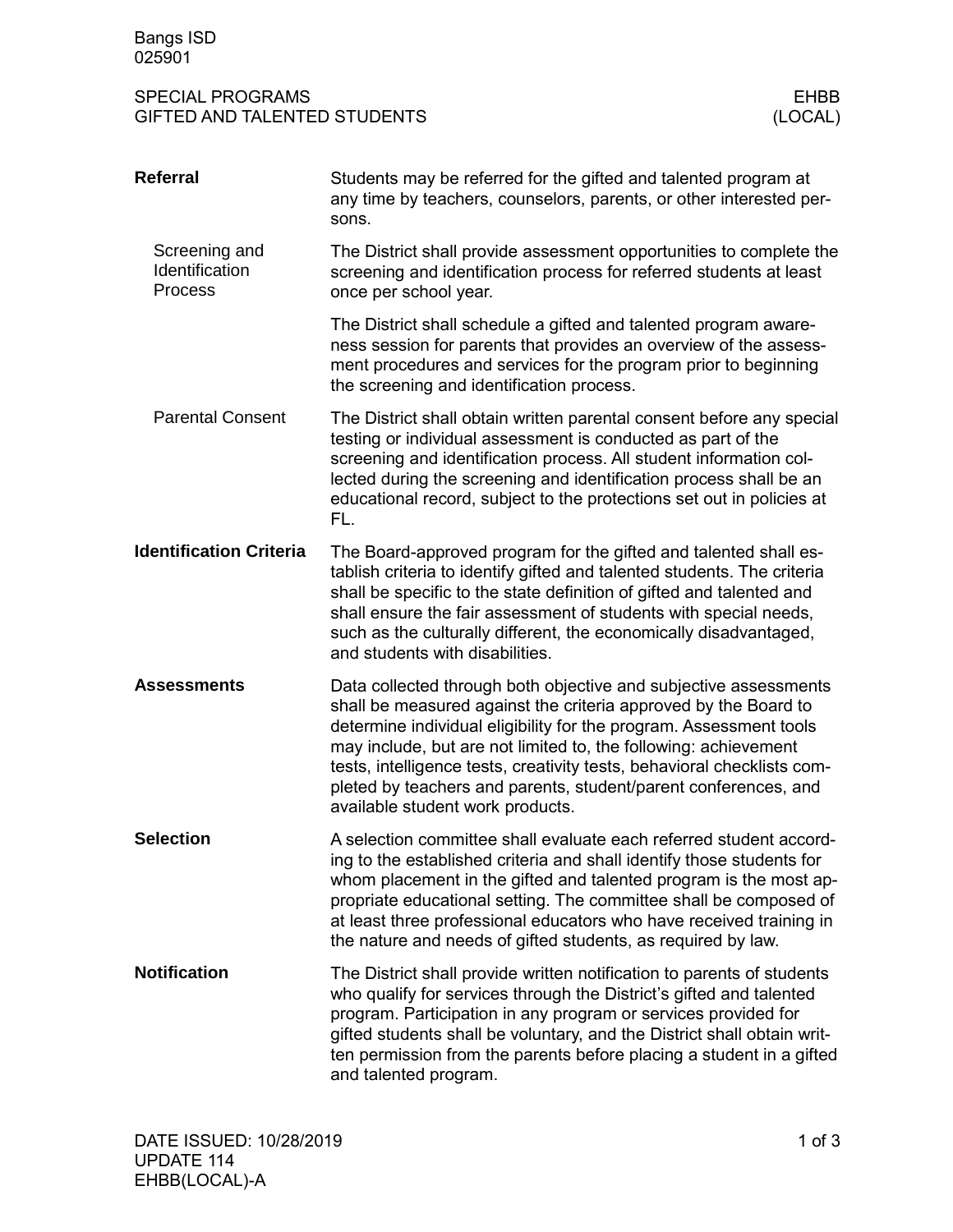| <b>Bangs ISD</b><br>025901                                     |                                                                                                                                                                                                                                                                                                                                                                                                                                                                        |                        |
|----------------------------------------------------------------|------------------------------------------------------------------------------------------------------------------------------------------------------------------------------------------------------------------------------------------------------------------------------------------------------------------------------------------------------------------------------------------------------------------------------------------------------------------------|------------------------|
| <b>SPECIAL PROGRAMS</b><br><b>GIFTED AND TALENTED STUDENTS</b> |                                                                                                                                                                                                                                                                                                                                                                                                                                                                        | <b>EHBB</b><br>(LOCAL) |
| <b>Reassessment</b>                                            | If the District reassesses students in the gifted and talented pro-<br>gram, the reassessment shall be based on a student's perfor-<br>mance in response to services and shall occur no more than once<br>in elementary grades, once in middle school grades, and once in<br>high school grades.                                                                                                                                                                       |                        |
| <b>Transfer Students</b>                                       | When a student identified as gifted by a previous school district en-<br>rolls in the District, the selection committee shall review the stu-<br>dent's records and conduct assessment procedures when neces-<br>sary to determine if placement in the District's program for gifted<br>and talented students is appropriate.                                                                                                                                          |                        |
|                                                                | [See FDD(LEGAL) for information regarding transfer students and<br>the Interstate Compact on Educational Opportunities for Military<br>Children]                                                                                                                                                                                                                                                                                                                       |                        |
| <b>Furloughs</b>                                               | The District may place on a furlough any student who is unable to<br>maintain satisfactory performance or whose educational needs are<br>not being met within the structure of the gifted and talented pro-<br>gram. A furlough may be initiated by the District, the parent, or the<br>student.                                                                                                                                                                       |                        |
|                                                                | In accordance with the Board-approved program, a furlough shall<br>be granted for specified reasons and for a specified period of time.<br>At the end of a furlough, the student may reenter the gifted and tal-<br>ented program, be placed on another furlough, or be exited from<br>the program.                                                                                                                                                                    |                        |
| <b>Exit Provisions</b>                                         | The District shall monitor student performance in response to gifted<br>and talented program services. If at any time the selection commit-<br>tee or a parent determines it is in the best interest of the student to<br>exit the program, the committee shall meet with the parent and stu-<br>dent before finalizing an exit decision.                                                                                                                              |                        |
| <b>Appeals</b>                                                 | A parent, student, or educator may appeal any final decision of the<br>selection committee regarding selection for or exit from the gifted<br>and talented program. Appeals shall be made first to the selection<br>committee. Any subsequent appeals shall be made in accordance<br>with FNG(LOCAL) beginning at Level Two.                                                                                                                                           |                        |
| <b>Program Evaluation</b>                                      | The District shall annually evaluate the effectiveness of the Dis-<br>trict's gifted and talented program, and the results of the evaluation<br>shall be used to modify and update the District and campus im-<br>provement plans. The District shall include parents in the evalua-<br>tion process and shall share the information with Board members,<br>administrators, teachers, counselors, students in the gifted and tal-<br>ented program, and the community. |                        |